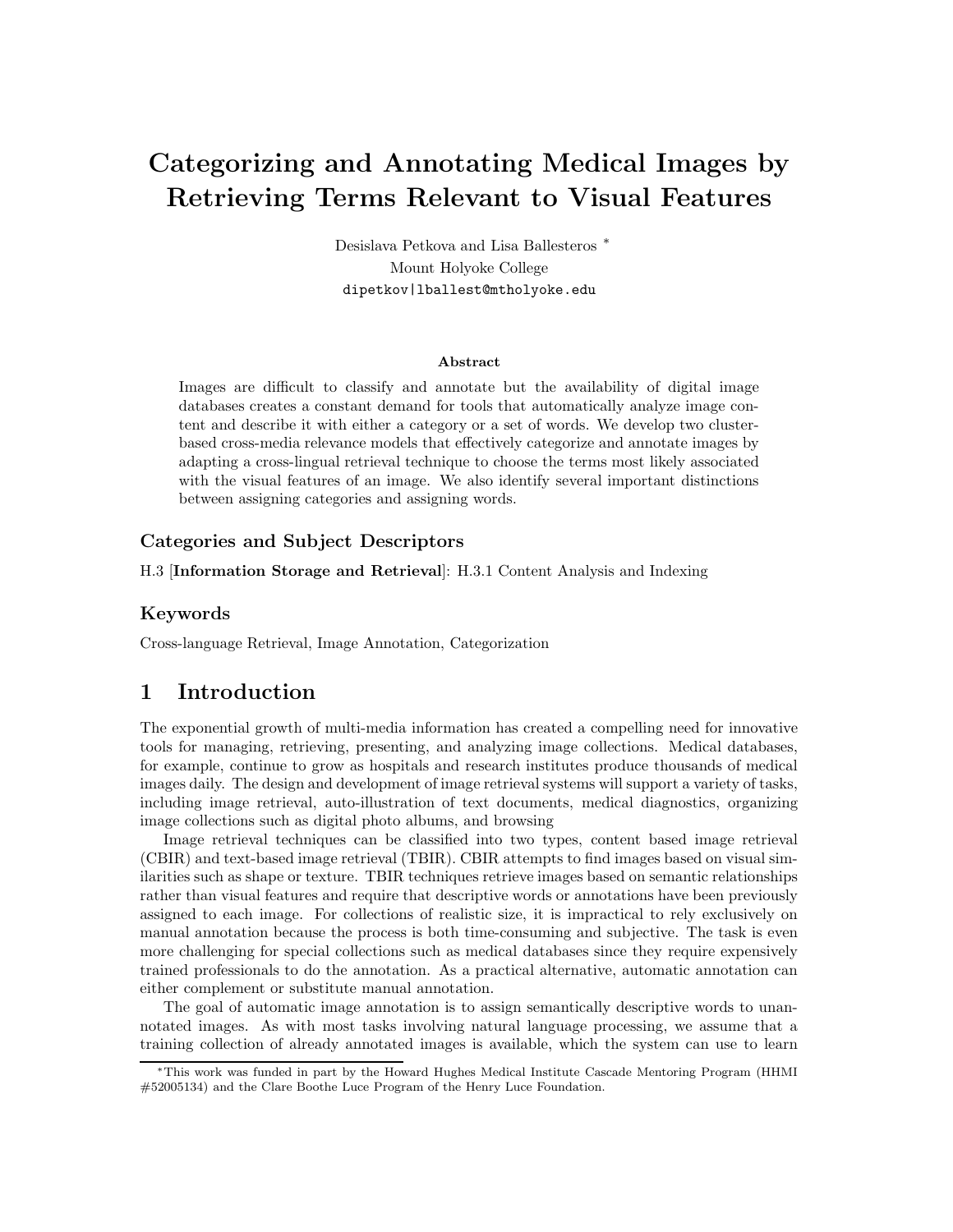what correlations exist between words and visual components or *visterms*. We specify the task further by considering annotation to be a cross-lingual retrieval problem: Two languages - textual and visual - are both used to describe images, and we want to infer the textual representation of an image given its visual representation. Therefore, we can think of words being the target language and visterms being the source language. Of course, the language of visterms is entirely synthetic but a CLIR system does not require specialized linguistic theory and knowledge.

## 2 Background

Other researchers have proposed methods for modeling the relationships between words and visual components. Mori et al divide images into regions and then use the co-occurrence of words and regions to make nonsmoothed maximum likelihood estimates [9]. Duygulu et al apply a segmentation algorithm to generate image blobs and then use a Machine Translation model to assign words as a form of multi-modal translation from blobs to words [3]. More recently, Jeon et al apply a Maximum Entropy model that treats annotation as a discrete stochastic process whose unknown parameters are word probabilities [6].

Our approach is a modification of the Cross-media Relevance Model (CMRM) developed by Jeon *et al* [5]. In this case, the visterms of an image to be annotated constitute a query and all candidate words are ranked in terms of their relevance to the visual representation. An annotation of any length can be created by selecting the n highest ranked words. More precisely, using a collection  $T$  of training images  $J$ , the joint probability of observing a word  $w$  and the set of visterms derived from an unannotated image  $I = \{v_1, ..., v_m\}$  is computed as:

$$
P(w, v_1, ..., v_m) = \sum_{J \in T} P(J)P(w|J) \prod_{i=1}^{m} P(v_i|J)
$$

where  $P(w|J)$  and  $P(v|J)$  are maximum-likelihood estimates smoothed with collection frequencies. 1

$$
P(w|J) = (1 - \alpha) \frac{\#(w, J)}{|J|} + \alpha \frac{\#(w, T)}{|T|}
$$

$$
P(v|J) = (1 - \beta) \frac{\#(v, J)}{|J|} + \beta \frac{\#(v, T)}{|T|}
$$

Therefore, CMRM uses word-visterm co-occurrences across training images to estimate the probability of associating words and visterms together. But since this method computes the word and visterm distributions  $P(\cdot|J)$  of each image separately, it does not take into account global similarity patterns, i.e. how individual images and their representations are related to each other. This shortcoming can be compensated by extracting and incorporating information from groups of similar images - clusters - created by examining the overall corpus structure.

Document clustering within the framework of full text retrieval has been investigated by Liu et al [8]. They define two cluster-based models: Cluster Query Likelihood (CQL) and Cluster-based Document Model (CBDM). Both explore across-document word co-occurrence patterns in addition to within-document occurrence patterns to improve the ranking of documents in response to user queries. CQL directly ranks clusters based on  $P(Q|C)$ , the probability of a cluster C generating the query  $Q$ , while CBDM ranks documents but smooths their language models with the models of respective clusters. Liu et al show that clustering improves retrieval performance indicating that clusters provide more representative statistics of word distributions because they combine multiple related documents.

We adapt these techniques to annotate and categorize images by extending the Cross-media Relevance Model to take advantage of cluster statistics in addition to image statistics.

<sup>&</sup>lt;sup>1</sup>Throughout the paper I denotes an image to be annotated, and  $J$  - an already annotated training image.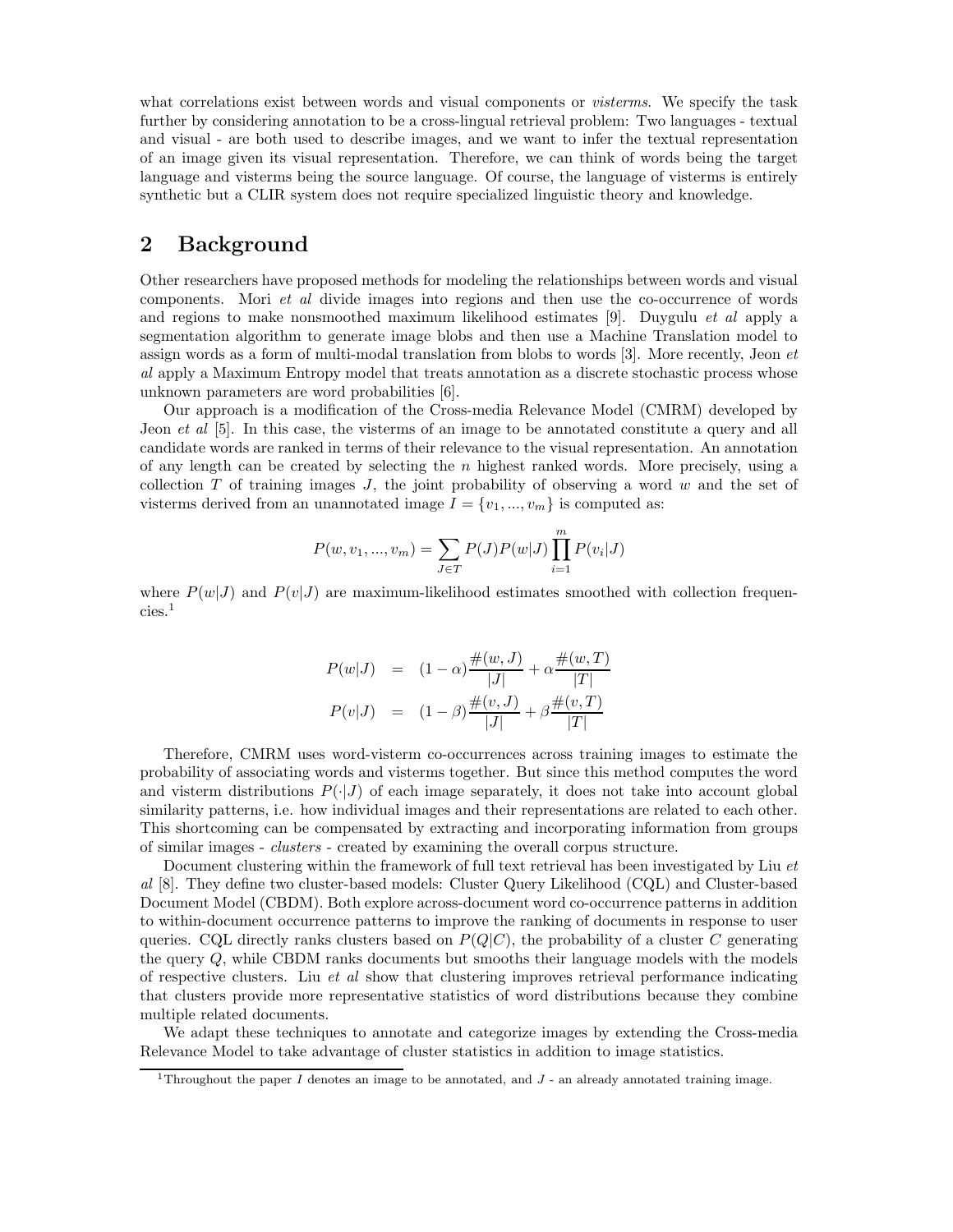$$
P(w, v_1, ..., v_m) = \sum_{C \in T} P(C)P(w|C) \prod_{i=1}^m P(v_i|C)
$$
  
\n
$$
P(w|C) = (1 - \gamma) \frac{\#(w, C)}{|C|} + \gamma \frac{\#(w, T)}{|T|}
$$
  
\n
$$
P(w|J) = (1 - \alpha) \frac{\#(w, J)}{|J|} + \alpha \frac{\#(w, C)}{|C|}
$$
  
\n
$$
P(v|C) = (1 - \delta) \frac{\#(v, C)}{|C|} + \delta \frac{\#(v, T)}{|T|}
$$
  
\n
$$
P(v|J) = (1 - \beta) \frac{\#(v, J)}{|J|} + \beta \frac{\#(v, C_J)}{|C_J|}
$$

Mathematical definitions of CQL (left) and CBDM (right). Note that clusters C play two different roles - ranking in CQL and smoothing in CBDM.

The motivation is that by analyzing collection-wide co-occurrence patterns, a cluster-based approach to annotation can achieve a better estimation of word-visterm relationships. Clusters, viewed as large pseudo-images, have more words and visterms and therefore their language models  $P(\cdot|C)$  can be approximated better than those of single images. In short, even if no prior knowledge about the collection is available, we can learn from its similarity structure by inferring wordvisterm co-occurrences from similar images. For example, indirect relationships between words and visterms that do not occur together can be identified when there exist intermediate visterms with which they co-occur independently.

# 3 Methodology of categorization and annotation

#### 3.1 From categories to concepts

Textual representations provided for ImageCLEFmed 2005 are clearly categories rather than annotations. Training images are divided into disjoint groups by being put into one of 57 folders, and each folder is given a short description (multi-axial code). Since we are interested in both categorizing and annotating images, we first need to create more realistic annotations. We achieve this by breaking up categorical records into sets of individual concepts.

We define a "concept" to be a comma-separated string, creating a restricted vocabulary of 46 distinct concepts. Some of these are literal dictionary words (e.g. 'x-ray" and 'spine'), others are sequences of words (e.g. 'plain radiography' and 'radio carpal joint'), and they all identify a single distinctive image property. For example, the third concept in a categorical description indicates body orientation - the choices are 'coronal', 'sagittal', 'axial' and 'other orientation'. Clearly, it does not make sense to have 'other' as a concept on its own.



Figure 1: Images from six different categories whose annotations have all but one concept in common. Even though the annotations are very similar, the images themselves look quite different.

Thus we get two kinds of textual representations per image - a category and an annotation. We also recognize the first important difference between the two. Concepts do not point directly to objects in the images (there is one object per image anyway) but describe very high-level, specialized attributes which are not reflected directly by any visual feature. As a result, images that are apparently different can have very similar annotations, i.e. share many concepts (Figure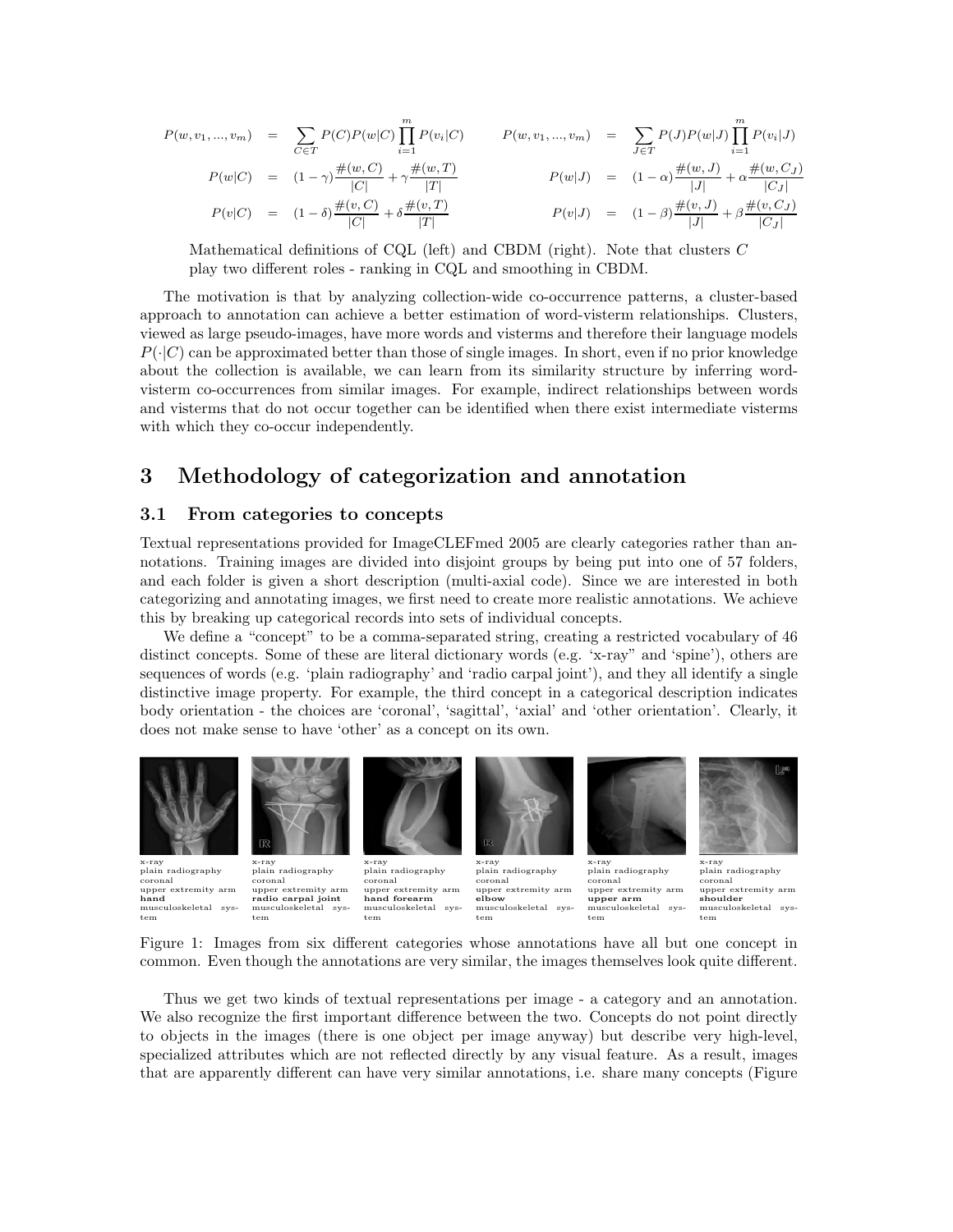1). In contrast, all images classified in the same category are visually similar. In the rest of the paper, we refer to concepts and categories jointly as terms.

We also observe that concepts have an unusual distribution where the six most frequent ones account for more than 75% of the total number of occurrences (Figure 3). In fact, one concept - 'x-ray' - appears in every single image. Both CQL and CBDM would likely be biased in favor of these very frequent concepts, tending to select them rather than rare ones. Since we set the models to generate fixed-length annotations of six concepts (this is the maximum length of training annotations), we would expect the same set of concepts to be assigned over and over.





Figure 2: Category distribution in Image-CLEFmed.

Figure 3: Concept distribution in Image-CLEFmed.

#### 3.2 Describing image content

Given the fact that we make a distinction between categories and concepts, we need to redefine the task. We are interested both in selecting the category to which an image belongs and in choosing concepts to describe it. (And of course the appropriate concepts and category are themselves related.) Therefore, we are going to evaluate each model on two tasks simultaneously - annotation and categorization.

Recall that both CQL and CBDM compute a set of probabilities  $P(w_i|I), i = 1...|V|$ , based on the visterms of an image  $I$ . These probabilities are used to rank terms  $w$  according to their suitability to describe the content of  $I$ . The only restriction on the vocabulary  $V$  is that it is a finite set of discrete elements. Both categories and individual concepts satisfy this requirement therefore we can use the same implementation to assign either categories or concepts by only changing the input to the system.

#### 3.2.1 Assigning categories

We consider each category to be an annotation of length 1. By learning relationships between categories and visterms we can categorize new images directly by assigning the term with the highest probability.

#### 3.2.2 Assigning concepts

We divide categories into concepts and work with annotations of various lengths. By learning relationships between concepts and visterms we can annotate new images directly by assigning several of the highest probability concepts. Alternatively, we can categorize new images indirectly by representing categories as combinations of concepts: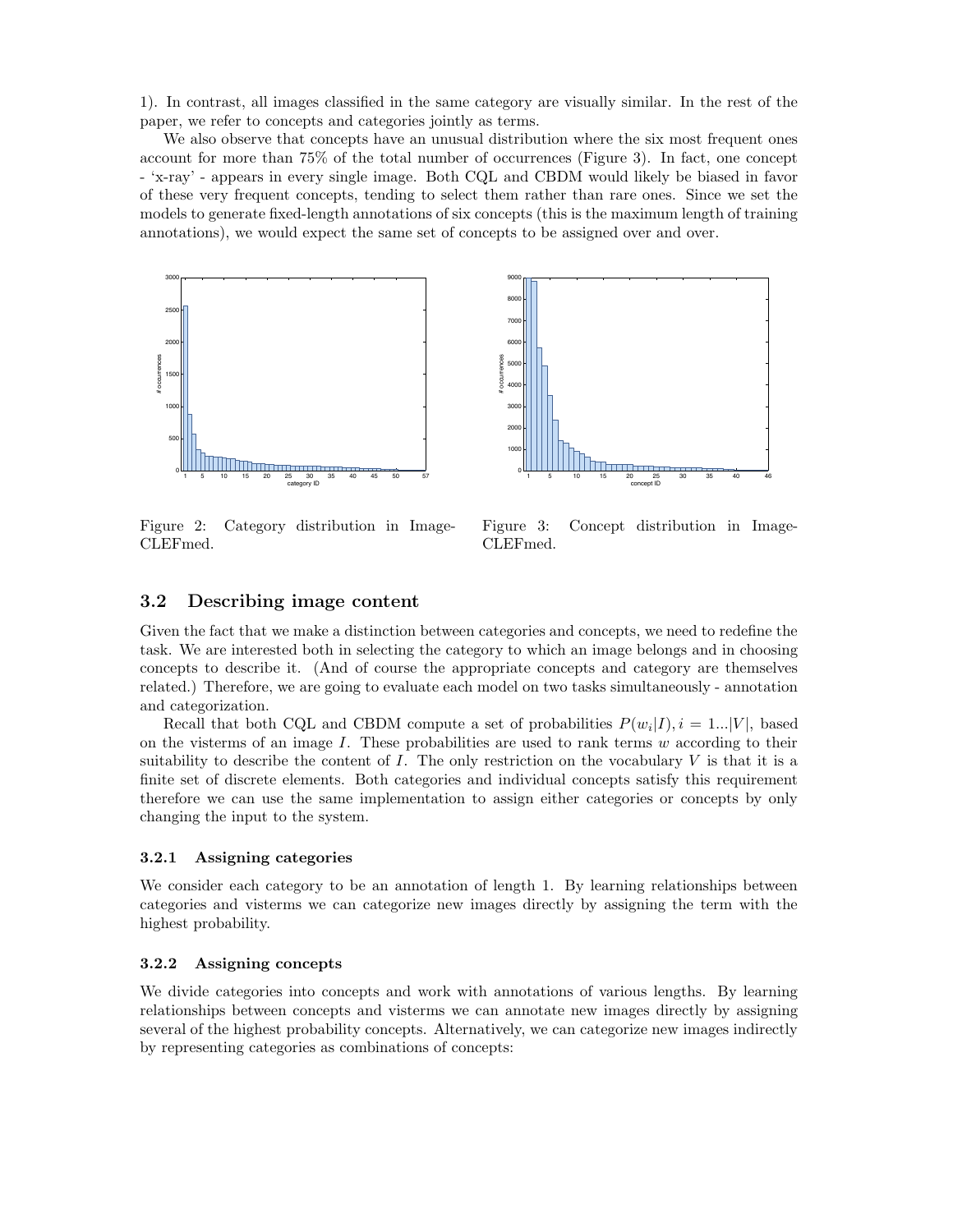$$
P(\texttt{category}) = P(\texttt{concept}_1, ..., \texttt{concept}_k) = \sum_{i=1}^k P(\texttt{concept}_i)
$$

# 4 Data processing and experimental setup

Preliminary image processing involves extracting visual features and obtaining an image vocabulary of visterms. Briefly, our representations are generated in the following way. Each image is grid partitioned into regions and the complete set of image regions is partitioned into disjoint groups based on corresponding feature vectors. All regions in a group are given the same unique identifier or visterm. Once image processing is complete, our approach relies on a model of the correspondences between terms and visterms, inferred from a set of training images that have been previously annotated.

### 4.1 Feature extraction and visterm generation

The dataset consists of 10000 images, divided into a training set of 9000 and a test set of 1000. First, each of these images is scaled to  $256 \times 256$  pixels (regardless of the original aspect ratio) and divided into a 5×5 square grid. This produces 250,000 regions to be discretized into visterms. Regions are clustered on the basis of visual similarities and each cluster is assigned a unique identifier. Since the ImageCLEFmed collection consists entirely of black-and-white images, we only consider visual features that analyze texture. More specifically, we apply two texture analysis features - Gabor and Tamura.

### 4.1.1 Gabor energy

The Gabor Energy method measures the similarity between image neighborhoods and specially defined masks to detect spatially local patterns such as oriented lines, edges and blobs [4]. We use a MATLAB implementation courtesy of Shaolei Feng at the Center for Intelligent Information Retrieval, University of Massachusetts at Amherst. This feature computes a 12-bin histogram per image region.

### 4.1.2 Tamura texture

The Tamura features - Coarseness, Directionality and Contrast - are intended to reproduce human visual perception. They attempt to quantify intuitive information such as roughness, presence of orientation, and picture quality in terms of factors like sharpness of edges and period of repeating patterns. We use the FIRE Flexible Image Retrieval Engine to extract Tamura features [2]. Given an input image, FIRE creates three output partial images, one for each of the three features, which we convert into vectors. Each feature produces a 36-dimensional vector from every  $6\times6$  partial image.

### 4.2 Combining visual features

Visual features describe distinctive image properties. Even if two features both analyze texture, they do so using different calculations and therefore might recognize different characteristics of the texture. On the other hand, we do not want to waste time and resources to extract correlated features, which are equivalent rather than complimentary sources of information. However, Deselaers *et al* show that Gabor filters and the individual Tamura features are not correlated [1]. Therefore, we try to combine the four of them for a more comprehensive texture analysis. We investigate two alternatives.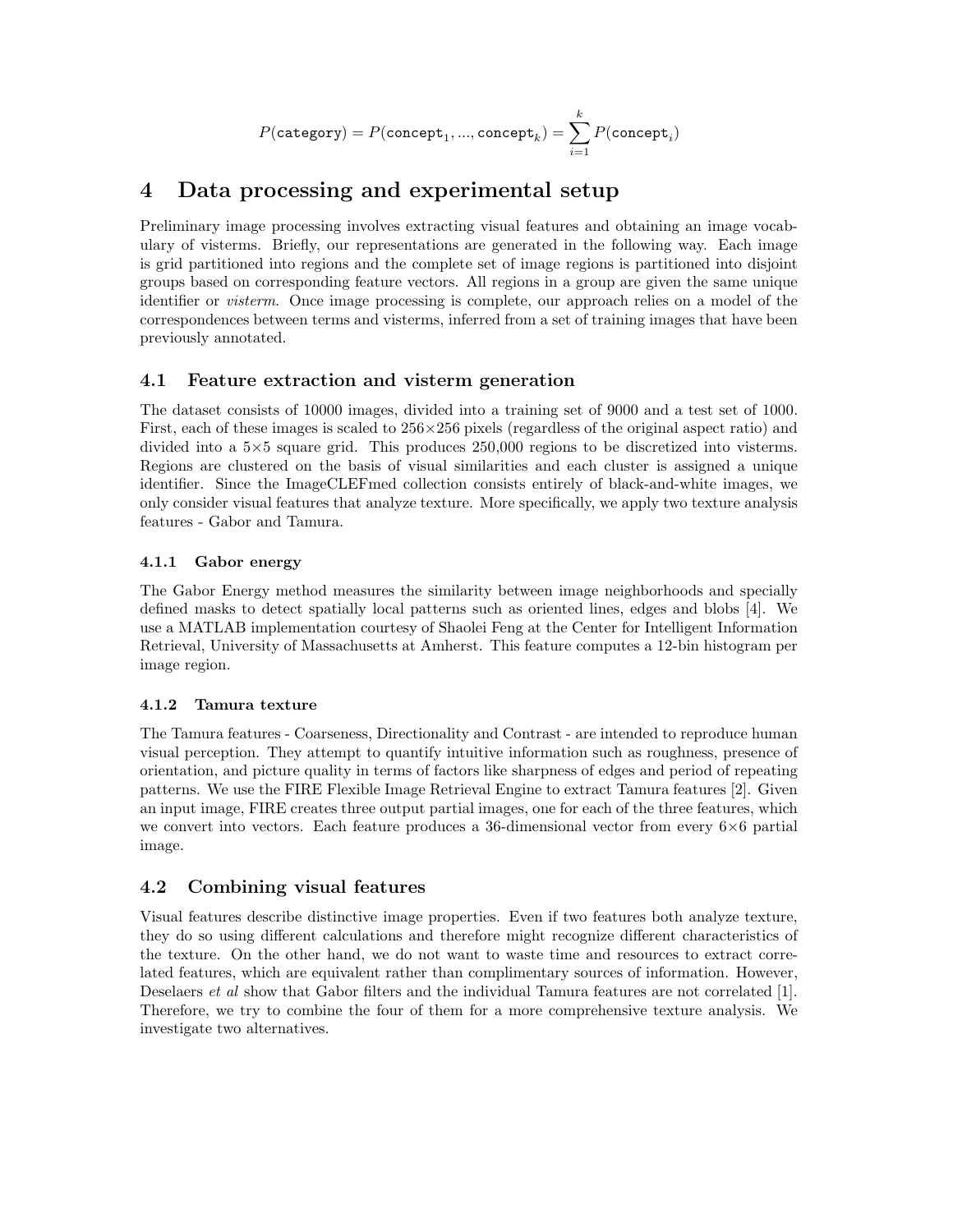#### 4.2.1 Combining features at visterm generation

First we join feature vectors produced by each feature in one compound vector, and then we cluster to quantize the vectors into visterms. For example, the length of Gabor energy is 12 (representing 12 histogram bins) and the length of Coarseness is 36 (representing 36 pixels of a 6x6 partial image). The result is a  $250000\times48$  matrix of feature vectors, which is partitioned into 500 visterms. These theoretically reflect similarity of regions based both on Gabor energy and Coarseness.

#### 4.2.2 Combining features at visterm representation

Rather than combining feature vectors prior to visterm assignment, we cluster the feature vectors produced by each feature separately. For example, we partition the regions into 500 visterms based on Gabor energy and then repartition them based on Coarseness. Use different cluster identifiers each time, e.g. integers from 1 to 500 for Gabor energy and integers from 501 to 1000 for Coarseness, and assign both types of visterms to individual images. So if an image is originally divided into 25 regions, it will end up with twice as many visterms. In this case, images can be similar in one respect, e.g. have some Gabor visterms in common, and dissimilar in another, e.g. share no Coarseness visterms. Also, their visual representations are longer, therefore probability estimates could be closer to the true underlying distribution.

The two approaches have different resource requirements. Combining at generation needs more memory (to fit a bigger matrix) while combining at representation needs more time (to group the regions separately for each feature). This fact should be taken into consideration, especially when working with large collections.

Our experiments show that combining features at generation is not very effective while two features combined at representation work better than either feature alone. Figure 4 graphs the performance of CQL according to error rate, as the number of clusters increases. Figure 5 graphs the same results for CBDM. It is likely that the combining features at generation fails because the weaker feature Coarseness is three times as long as the better feature Gabor energy. On the other hand, when combining at representation each feature accounts for 25 out of the 50 visterms per image, so in this respect the features are given equal weight.



Figure 4: CQL performance with Gabor energy and Coarseness combined.



Figure 5: CBDM performance with Gabor energy and Coarseness combined.

#### 4.3 Clustering techniques

The theoretical framework of cluster-based relevance modeling does not depend on the specific implementation of clustering. We investigate three different clustering techniques that partition an image collection into groups of similar images: groups based on manually assigned categories, K-means clustering, or K-nearest neighbors (KNN) clustering.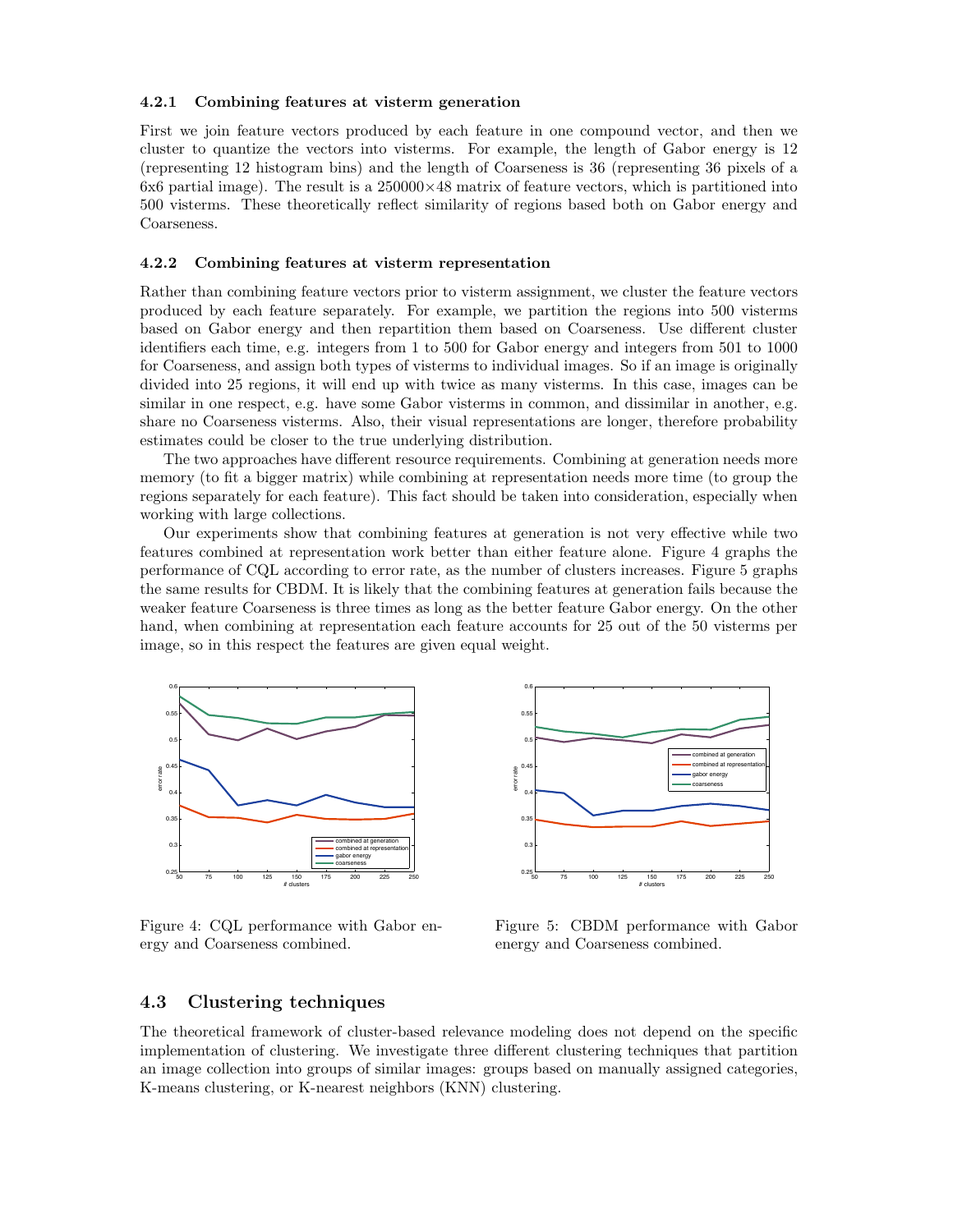#### 4.3.1 Categories

Since ImageCLEFmed images are assigned to one particular category, we can assume that categories play the role of cluster labels. It becomes straightforward to partition the collection by putting all images of the same category in a separate cluster. The result is a set of 57 nonoverlapping clusters of various lengths, depending on how many training examples from each category are provided.

In general annotations are longer than a single word and therefore clustering could not be that simple. Moreover, visterms tend to identify lower-level visual properties and terms - higher-level semantic ones, making it advantageous to consider both the visual and textual representations of images for cluster computations. By combining terms and visterms a clustering technique can generate clusters with both visual and semantic coherence.

#### 4.3.2 K-means

This clustering algorithm takes K, the desired number of clusters, as input and returns a list of indices indicating to which cluster each point in the partitioned dataset belongs. The procedure starts by randomly selecting  $K$  elements from the set as initial cluster centroids. Each remaining element is added to the cluster to which it is most similar, then the centroids are reevaluated. The algorithm refines the partitioning iteratively by repeatedly reevaluating and reassigning until no element changes assignment and the clustering converges.

K-means is a hard clustering algorithm which produces mutually exclusive clusters. Performance depends on the starting condition - both the predetermined value of  $K$  and the initial choice of centroids. The appropriate number of clusters is determined by the dataset configuration which is usually unknown. And even if the value of  $K$  is close to the natural number of groupings, given the starting centroid positions K-means can still get trapped in a local maximum and fail to find a good solution. The method is also sensitive to extreme points which lie notably far away from most points or outliers. Because K-means computes centroids as within-cluster averages, an outlier can pull away a centroid away from its true position. We select the value for K experimentally. We test values that range from 50 to 250 in 25-step increments.

#### 4.3.3 K-nearest neighbors

Kurland *et al* propose a clustering method that takes the  $K-1$  nearest neighbors of each training image to form a cluster of size K  $[7]$ . In contrast to K-means, KNN is a *soft* clustering technique that can assign an element to more than one cluster. If an image is a top ranked neighbor to several others, then it belongs to each of the corresponding clusters. KNN generates as many clusters as there are training images, and all of them have exactly the same size since each includes an image and its K-1 nearest neighbors.

To find the nearest neighbors of a training image  $J_k$ , all images  $J_m$ ,  $m = 1...|T|$ ,  $m \neq k$ , are first ranked according to their similarity to  $J_k$ . In our work, language models are generated by smoothing image frequencies with collection frequencies. Then the similarity between  $J_k$  and  $J_m$ is estimated as  $\sin(J_k, J_m) = \prod_{i=1}^{|J_k|} P(t_i | J_m)$ , where  $t_i$  are the terms and visterms of  $J_k$ . The ranking process is repeated  $|T|$  times - once for each one of the training images in the collection  $T.$ 

### 5 Experimental results

#### 5.1 Parameter setting

The cluster-based models rely on several smoothing and clustering parameters. These include:  $\alpha$  for smoothing terms in image models, β for visterms in image models, γ for terms in cluster models,  $\delta$  for visterms in cluster models, K for the number of clusters with K-means, and K for the number of nearest neighbors with KNN clustering.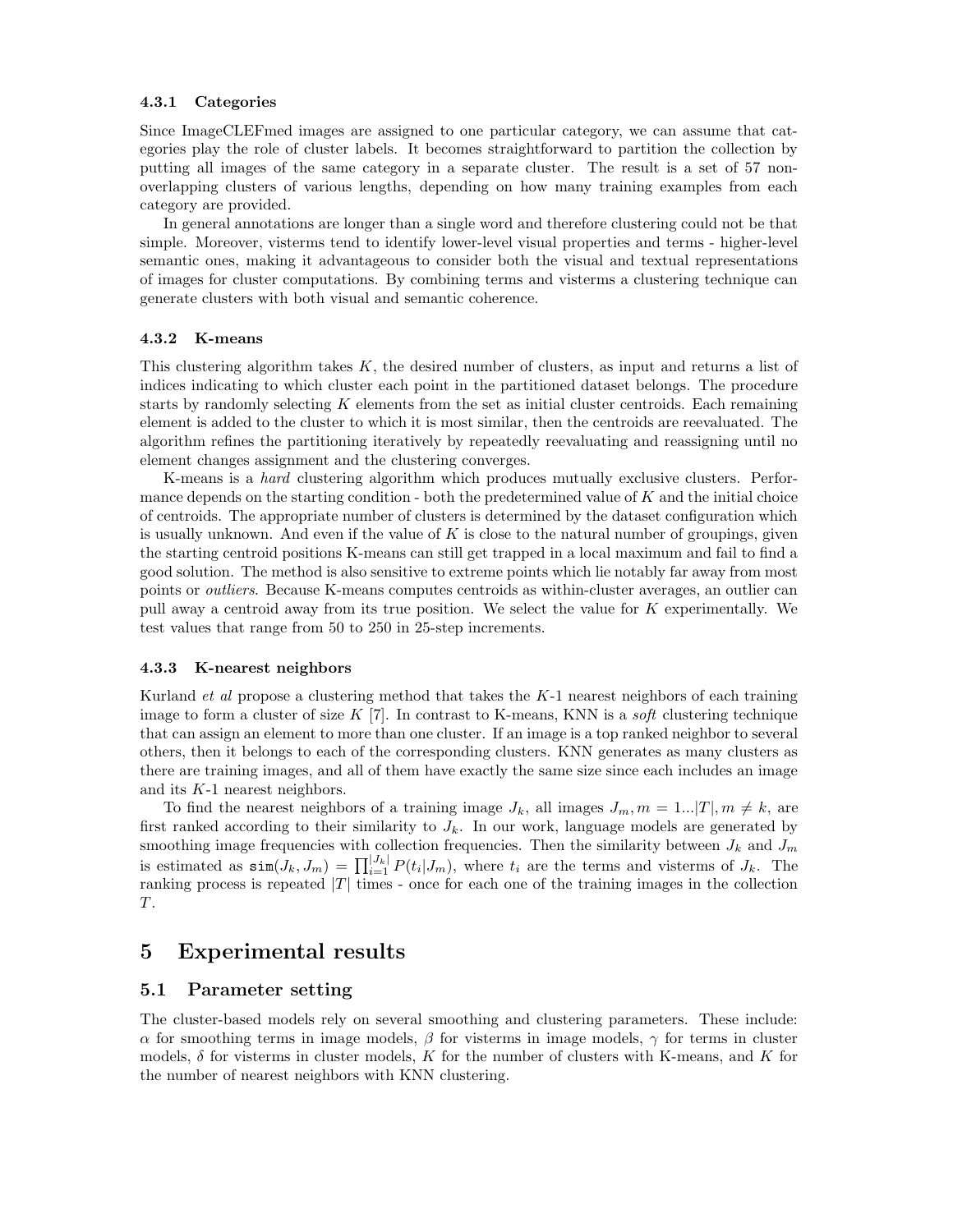We apply 10-fold cross validation to set each parameter. We divide the 9000 training images into 10 subsets of equal size and optimize performance by minimizing the error rate. For each possible parameter value, we train the model 10 times using one of the folds for testing and the rest for training, and we average the accuracy of the 10 trails. This evaluation method is more reliable than the simpler holdout method because it uses every training image for validation exactly once.

We determine that CQL works best with  $\gamma = 0.1$  and  $\delta = 0.2$  while CBDM works best with  $\alpha = 0.5, \beta = 0.8, \gamma = 0.5$  and  $\delta = 0.3$ . We use these values throughout the rest of the experiments. On the other hand, cluster quality is closely linked to the visual feature, more precisely to its effectiveness to produce visterms with discriminative power. Since the value of  $K$  is featuredependent, we cross-validate it individually for each visual feature.

#### 5.1.1 Feature effectiveness

To get a sense of the relative effectiveness of the extracted features, we compare Coarseness and Gabor energy. The former has highest performance at 100 clusters, the latter at 225, and Gabor energy is the more useful feature (Tables 1 and 2). However, we cannot improve accuracy by simply setting K to an ever higher value. Larger K does not automatically imply better performance it is cluster quality that matters, not the number of clusters.

Since images represented with Coarseness visterms are clustered into fewer groups, it is likely that dissimilar images will occasionally be contained in the same cluster. Perhaps Coarseness captures less information about content, yielding poorer discrimination between the visual representations of images. This would be true if the images are naturally structured into more groups, but the clustering algorithm fails to distinguish between some groups based on the Coarseness representations. However, even though Coarseness extracts less information than Gabor energy (or rather, less useful information), its texture analysis does not overlap with that of Gabor energy. Since they identify different image properties, combining the two features proves to be an advantage (Section 4.2).

#### 5.2 Evaluation measures

Possible evaluation measures do not necessarily suggest the same feature as most effective. Therefore, we need to decide which measure is most appropriate for either task. We compare four measures with respect to categorization using the CQL model: error rate, precision at 0.0 recall, average F-measure, and mean average precision. As discussed in Section 5.1, we set the smoothing parameters  $\gamma$  and  $\delta$  to 0.1 and 0.2, respectively. The clustering parameter K is feature-dependent - we use 225 for Gabor energy, 100 for Coarseness, and 200 for Gabor energy combined with the three Tamura features (Coarseness, Directionality and Contrast). Results are reported in Tables 1 and 2.

|      | Ranking according to |                                | Ranking according to |       | Ranking according to |       | Ranking according to       |       |
|------|----------------------|--------------------------------|----------------------|-------|----------------------|-------|----------------------------|-------|
|      | error rate           | highest precision<br>F-measure |                      | mAP   |                      |       |                            |       |
| -1.  | Gabor energy         | .3178                          | Gabor energy         | .6792 | Gabor energy         | .4125 | Gabor energy               | .3800 |
|      | and Tamura           |                                | and Tamura           |       | and Tamura           |       |                            |       |
| II.  | Gabor energy         | .3722                          | Gabor energy         | .6527 | Gabor energy         | .3724 | Gabor energy<br>and Tamura | .3195 |
| III. | Coarseness           | .5078                          | Coarseness           | .5087 | Coarseness           | .2010 | Coarseness                 | .2412 |

Table 1: Ranking visual features according to their categorization effectiveness (CQL performance).

The experiments show that Gabor energy is the best feature for assigning annotations. On the other hand, Gabor energy and Tamura combined is the optimal feature for assigning categories according to all but mean average precision, in which Gabor energy is best. This leads to the question of which evaluation measure should be used to optimize parameters.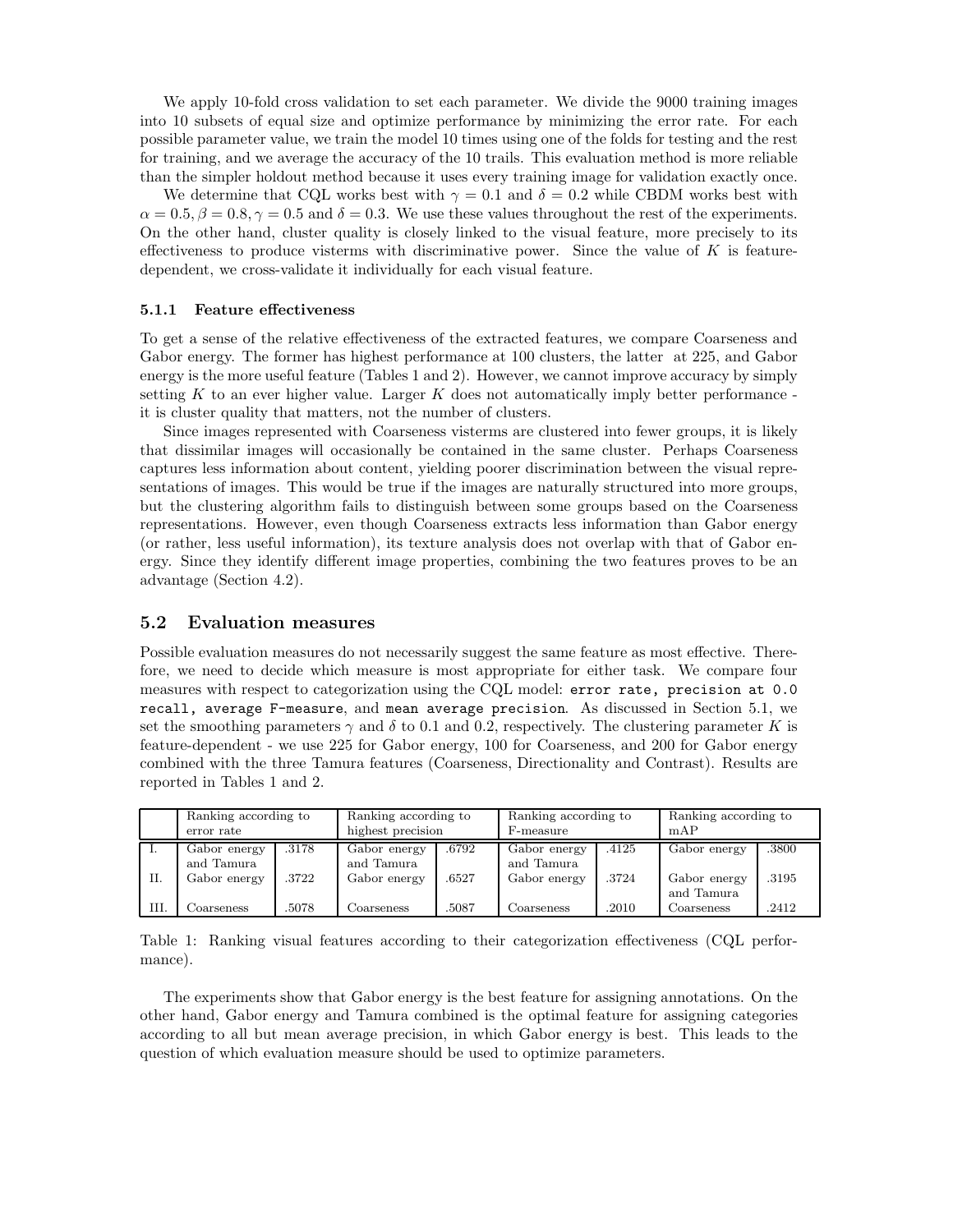|    | Ranking according to<br>error rate |      |              | Ranking according to<br>highest precision |              | Ranking according to<br>F-measure |              | Ranking according to<br>mAP |  |
|----|------------------------------------|------|--------------|-------------------------------------------|--------------|-----------------------------------|--------------|-----------------------------|--|
|    | Gabor energy                       | 1513 | Gabor energy | .8909                                     | Gabor energy | .5560                             | Gabor energy | .5863                       |  |
| П. | Gabor energy                       | 1516 | Gabor energy | .8338                                     | Gabor energy | .5530                             | Gabor energy | .4137                       |  |
|    | and Tamura                         |      | and Tamura   |                                           | and Tamura   |                                   | and Tamura   |                             |  |
| Ш. | Coarseness                         | 2060 | Coarseness   | 7008                                      | Coarseness   | .3546                             | Coarseness   | .3842                       |  |

Table 2: Ranking visual features according to their annotation effectiveness (CQL performance).

Perhaps the most important difference between categories and annotations is that a category consists of a single term and an annotation is constructed from multiple terms (not necessarily but in most cases). We select the evaluation measure based on this important distinction.

When assigning categories, only the highest ranked category is selected, so we need not be concerned about the tradeoff between recall and precision. On the other hand, when we assign annotations we select several concepts. In this case, we are interested in both recall and precision. These properties of categorization and annotation help us choose the appropriate evaluation measure. For categorization, an evaluation measure that reflects the precision of assigning categories should be selected - either error rate or precision at 0% recall. For the annotation task an evaluation measure that combines recall and precision should be selected - either F-measure or mean average precision. In the remaining experiments, effectiveness of categorization and annotation are measured via error rate and F-measure, respectively.

### 5.3 Weighting concept probabilities to assign categories

The method of splitting annotations into concepts and then multiplying concept probabilities to rank categories is, not surprisingly, very ineffective (Table 3).

|              | Categories | Concepts   | Concepts |
|--------------|------------|------------|----------|
|              |            | not scaled | scaled   |
| CQL          | .372222    | .588889    | .389999  |
| Gabor energy |            |            |          |
| COL          | .507778    | .627778    | .528889  |
| Coarseness   |            |            |          |
| <b>CBDM</b>  | .374444    | .596667    | .377778  |
| Gabor energy |            |            |          |
| <b>CBDM</b>  | .468889    | .624444    | .483333  |
| Coarseness   |            |            |          |

Table 3: Improving the categorization performance (measured in error rate) of concepts by scaling their probabilities.

Concepts by themselves have a very good annotation performance, so in theory they should contain enough information for categorization. By directly multiplying concept probabilities to estimate the probability of assigning a category, we treat all concepts as 'equal'. In general this is the right approach since we do not know in advance what the user would be interested in, so there are no 'significant' and 'insignificant' words. Therefore, we would want to assign both frequent (background) words and rare (foreground) words correctly. But in the very specific case of using concepts to categorize medical images, we can in fact make a distinction between concepts based on the number of times a concept appears in categorical definitions.

As Figure 6 shows, some concepts are more important than others for defining a category - its a rare concept that defines a category best by distinguishing it from the rest. To take advantage of this information, we scale concepts using a  $TF \times IDF$  weighting scheme. Concept probabilities are computed as:

$$
P(c_i|J) = \frac{1}{log(\#(c_i, S))} P(c_i|J)
$$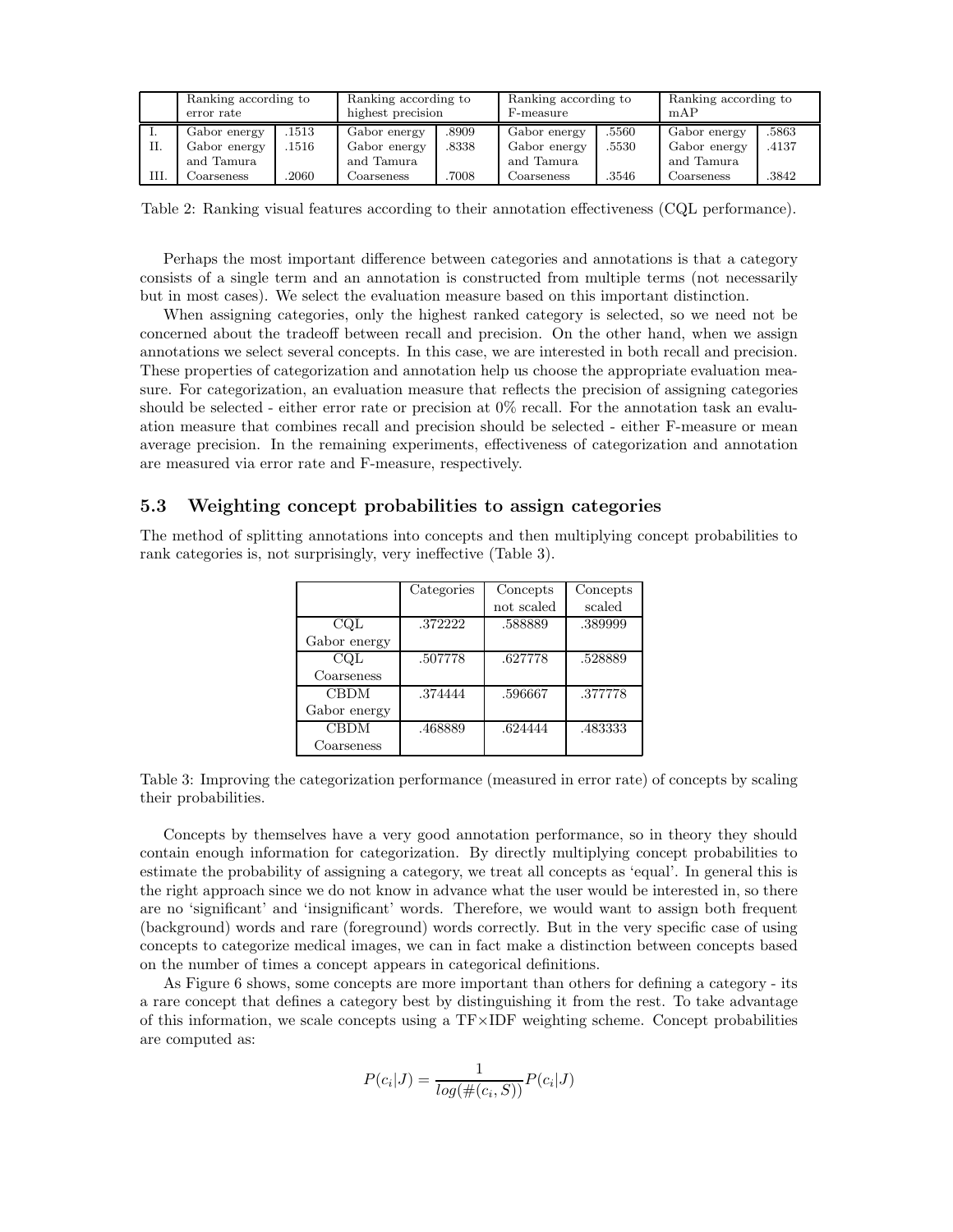

Figure 6: Concept distribution across the set of 57 categories. The most frequent concept appears is every single category.

where  $S$  is the set of categorical definitions.

Thus we emphasize concepts that appear in only a few categories and penalize concepts that appear in many categories since they are not very effective for differentiating between categories.

#### 5.4 Clustering Effectiveness

Clustering is an important ingredient of our method and the choice of clustering technique can significantly affect performance. We look at three alternatives as described in Section 4.3.

#### 5.4.1 Categories

Our baseline method is clustering according to manually assigned category (Section 4.3.1). In this case there are no parameters to optimize because all cluster information is explicitly specified in the data.

Even though category-clusters have satisfactory performance (Table 4), we should acknowledge that most collections are not processed, so this kind of 'naive' clustering would not always be an option. And even if there are categorized images available (for instance, if the user provides some manual examples to a browsing system which automatically organizes an image collection according to user preferences), these categories would be user-dependent and therefore not necessarily well-defined. They could be either too broad or too specific, i.e. generate clusters that are either too large and loose, or too small and with no real advantage over individual images.

|            |        |            | CBDM   |            |  |
|------------|--------|------------|--------|------------|--|
|            | error  | nonzero    | error  | nonzero    |  |
|            | rate   | categories | rate   | categories |  |
| Categories | .3010  | 37         | .2570  | 40         |  |
| K-means    | .2650  | 36         | .2630  | 39         |  |
|            | .0014) |            | .4709) |            |  |
| <b>KNN</b> | .2440  | 40         | .2310  | 46         |  |
|            | .0166) |            | .0006) |            |  |

Table 4: Categorization performance of cluster-based CMRM improves with unsupervised clustering (K-means or KNN). 95%-confidence p-values according to the Wilcoxon signed-rank test are reported in parenthesis.

Therefore, we would like to find an unsupervised clustering method which performs as well as or even better than manually labeled clusters. Then we could rely on the system to automatically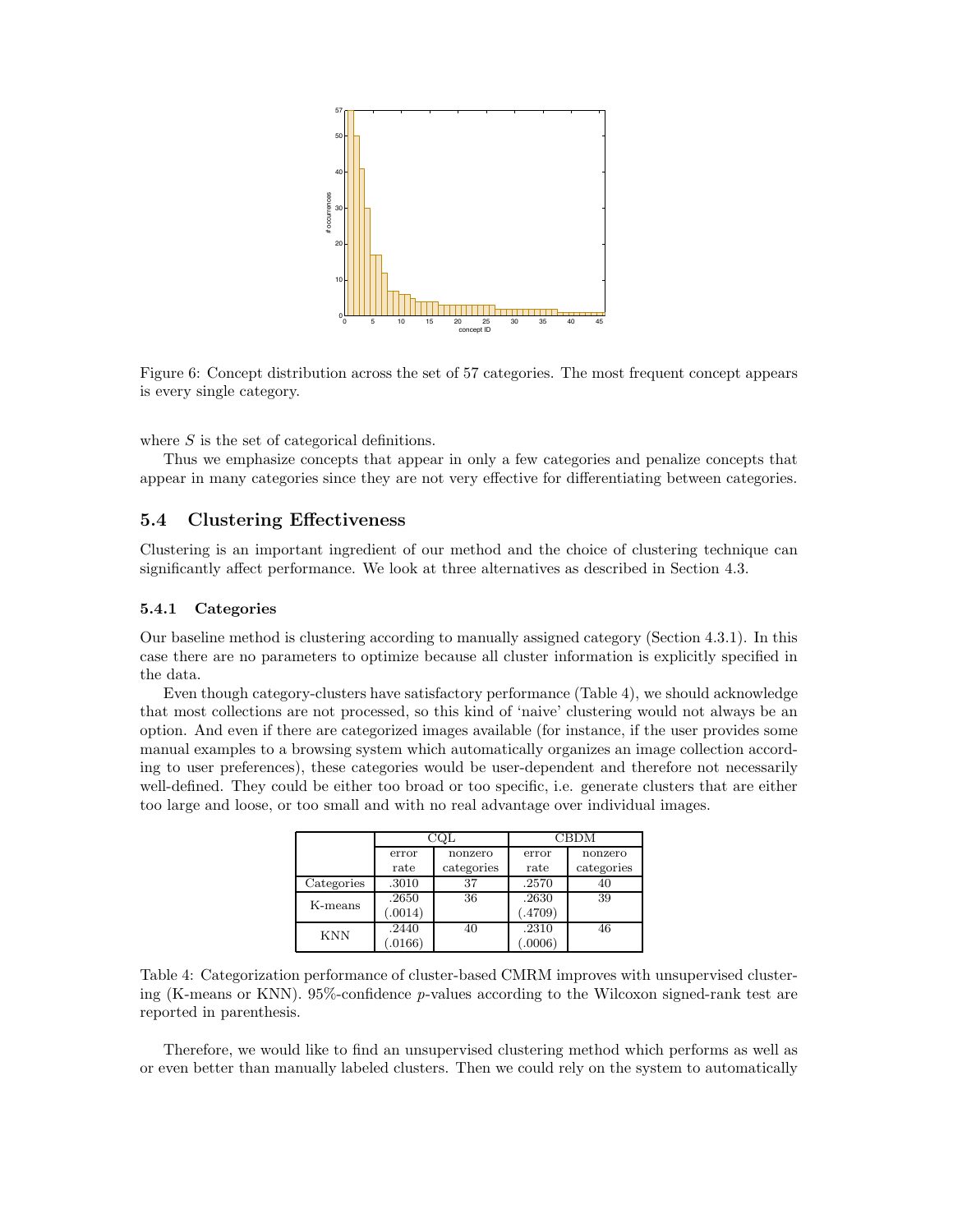find appropriate values for clustering parameters, so that generated clusters approximate the collection's natural configuration.

#### 5.4.2 K-means

K-means is a general clustering technique described in Section 4.3.2. It has one input parameter, the number of clusters  $K$ , which is optimized separately for each visual feature. K-means gives CQL a statistically significant improvement but slightly hurts CBDM (Table 4). The results indicate that the medical categories are relatively broad. For example, there might be a category which contains two visually different types of images, and the accuracy of CQL increases as a result of separating them into two different clusters. (We know that K-means breaks up some of the category clusters because the value of K is larger than 57 (Table 5). In this way, the system deals with the issue of some clusters not being compact enough. On the other hand, cluster compactness has less influence on their usefulness as background models for smoothing and this could explain why the performance of CBDM does not improve. (With CBDM emphasis is on generalization and therefore recall, and with CQL - on correctness and therefore precision.)

For other collections manual categories can be too narrowly defined. In such situations we would expect K-means to generate fewer clusters than categories, thus increasing recall, which would have a positive effect both on CQL and CBDM.

However, it is not necessary to use CQL and CBDM with the same set of clusters. In fact, CBDM shows a consistent tendency to perform best with fewer but larger clusters as compared to CQL:

|                | COL | <b>CBDM</b> |
|----------------|-----|-------------|
| Gabor energy   | 225 | 175         |
| Coarseness     | 100 | 75          |
| Dimensionality | 200 | 150         |
| Contrast       | 150 | 75          |
| Gabor energy   | 200 | 100         |
| and Tamura     |     |             |

Table 5: K, the number of clusters K-means generates, is a feature-dependent parameter. However, CBDM consistently is set to use smaller  $K$ , and hence bigger clusters, than CQL.

CQL and CBDM apply clusters in two conceptually different roles - on one hand, as training examples which are somewhat more general than images, and on the other hand, as background collections which are somewhat more specific than the entire collection. Implicitly, bigger clusters are more useful for generalizing patterns observed in individual images - if the clusters are too small, they would fail to capture some aspects of member images and their content. Therefore, with CBDM we are less concerned about the compactness of the clusters, and can allow some relatively dissimilar elements to join the same cluster.

#### 5.4.3 K-nearest neighbors

KNN is a soft clustering technique described in Section 4.3.3. We optimize  $K$  separately for the two cluster-based models and establish empirically that  $K=25$  for CQL and  $K=50$  for CBDM.

First, this corroborates our previous conclusion that CQL works well with very compact clusters and CBDM works well with more general clusters. We also observe that categorization performance improves with a statistically significant difference as compared to K-means clustering (Table 4). KNN clusters have more local coherence because they are defined with respect to particular image (i.e. locally). Since by generation a KNN cluster is specific to an image, it is better at describing its context. In addition, the KNN method does not reduce the number of training examples. It generates as many clusters as there are images. On the other hand, K-means creates considerably fewer clusters, which implies that there are fewer observations on which to base the model's probability estimations.